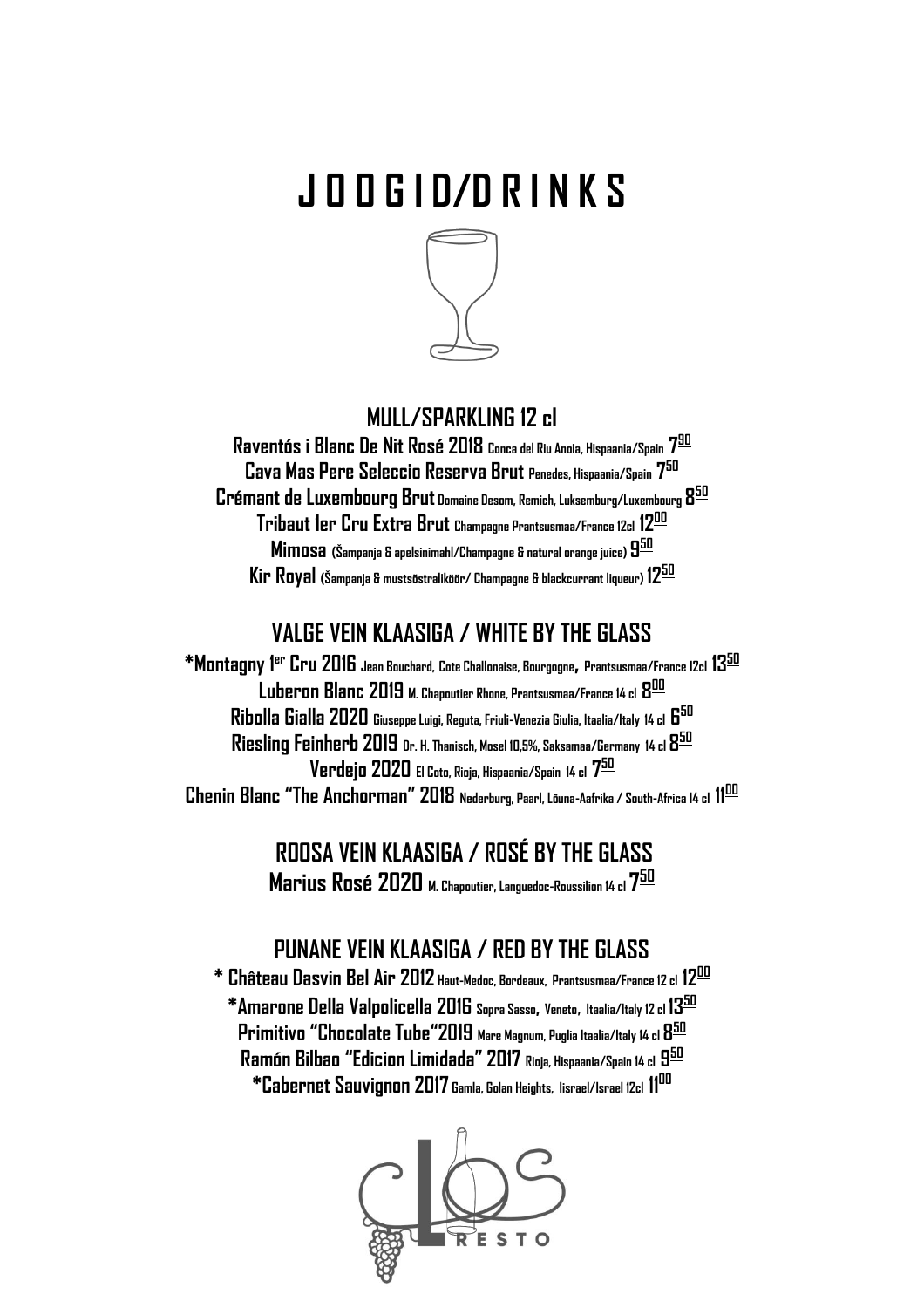# **VAHUVEINID/SPARKLING WINE 75 cl**

**Prosecco Brut Castelli, Veneto, Itaalia/Italy 36<sup>00</sup> Ribolla Gialla Extra Dry Reguta, Friuli-Venezia Giulia Itaalia/Italy36 00 Cava Mas Pere Seleccio Brut Penedes, Hispaania/Spain 37 00 Bruto de Portugal Casa de Vila Verde, Vinho Verde, Portugal 41<sup>00</sup> La Muse de RW Brut Nature 2014 M. Chapoutier, Rhone, Prantsusmaa/France 66<sup>00</sup> Crémant d'Alsace Blanc de Blancs Brut Pfaffenheim, Prantsusmaa/France 47<sup>00</sup> Crémant de Bordeaux Brut Dulong, Bordeaux, Prantsusmaa/France 45<sup>00</sup> Crémant de Loire Blanc de Noir Chateau De Beauregard, Loire, Prantsusmaa/France 47 00 Crémant du Jura 60 Brut 2015 Marcel Cabelier, Jura, Prantsusmaa/France 52<sup>00</sup> Crémant de Limoux Brut/Brut Nature Calmel & Joseph, Limoux, Prantsusmaa/France 46<sup>00</sup>/49<sup>00</sup> Crémant de Luxembourg Brut Domaine Desom, Remich, Luksemburg/Luxembourg 44<sup>00</sup> Bonne Nouvelle Blanc Fines Bulles Alcohol-Free Languedoc, Prantsusmaa/France 22<sup>00</sup>**

**Magnum 150 cl**

**Crémant de Luxembourg Millesime 2017 Brut Domaine Desom, Remich, Luksemburg/Luxembourg 98 00 Cava Pere Ventura Tresor Reserva Penedes 89 00**

> **Jeroboam 300cl Prosecco Millesimato 2017 Montelvini, Asolo, Itaalia/ Italy 159<sup>00</sup>**

# **ROOSA/ROSÉ**

**Crémant de Bourgogne Brut Simonnet-Febvre, Prantsusmaa/France 51<sup>00</sup> Raventós i Blanc 2018 De Nit Rosé, Conca del Riu Anoia, Hispaania/Spain 75cl/150cl 44<sup>00</sup>/99<sup>00</sup> "Opera" Rosé Spumante Brut Le Marchesine, Lombardia, Iaalia/Italy 47<sup>00</sup> Bosco Del Merlo Spumante "Veganok" Brut Veneto, Itaalia/Italy 36<sup>00</sup> Prosecco Rosé Brut/ Extra Dry Terra Serena/Reguta, Veneto, Itaalia/Italy 36<sup>00</sup>**

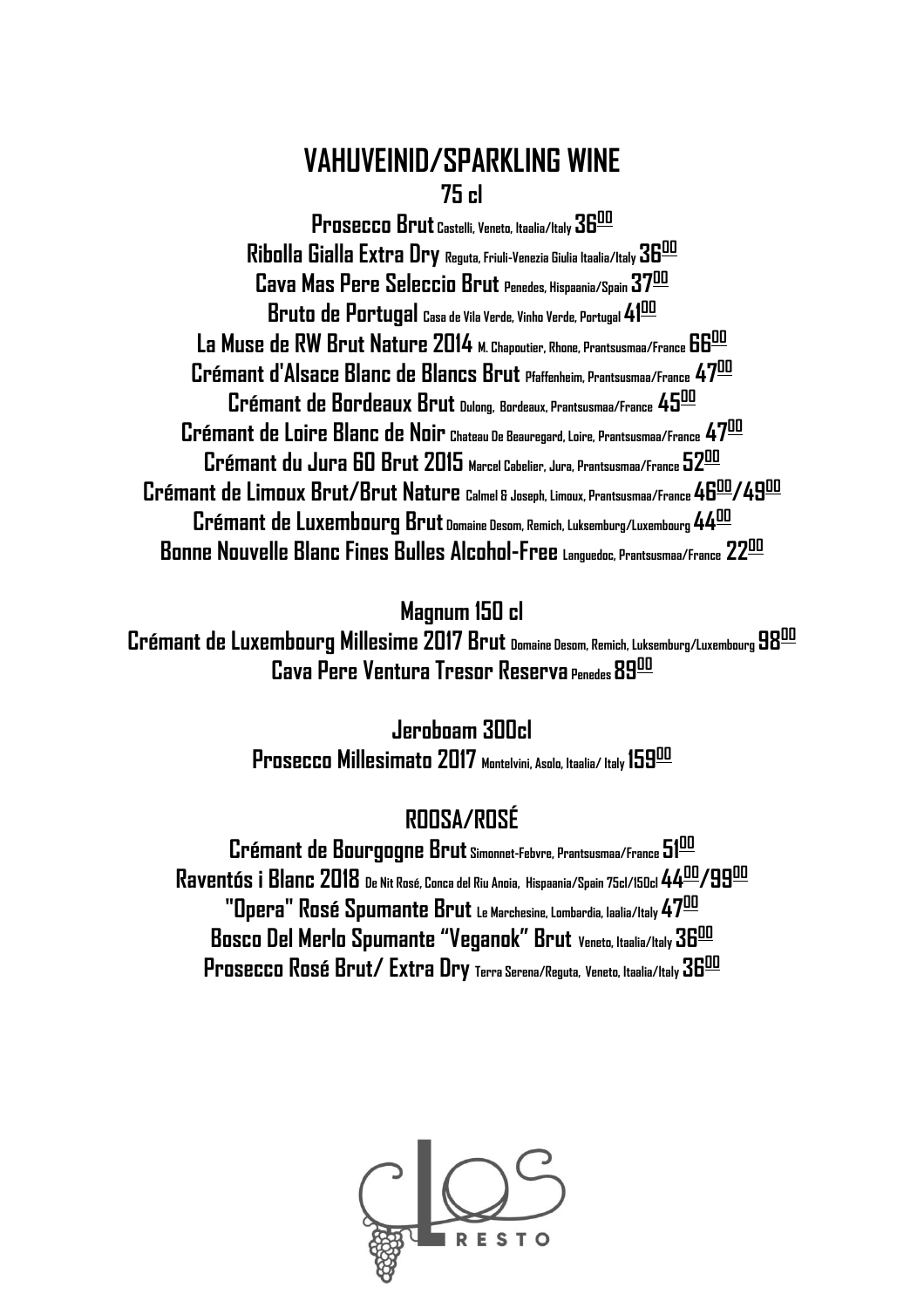# **ŠAMPANJA/CHAMPAGNE**

**75 cl**

**Ayala Zero Dosage Brut Nature NV 84<sup>00</sup> Piper Heidsieck Cuvée Brut NV 86<sup>00</sup> Piper Heidsieck Essentiel NV 89 00 Gosset Extra Brut NV 111<sup>00</sup> Gonet-Médeville 1 er Cru Blanc de Noir NV 74<sup>00</sup>**

**Magnum 150 cl Gonet-Médeville 1 er Cru Tradition Brut NV 149 00**

**AASTAKÄIGUVEINID/VINTAGE Lanson Gold Label 2009 Brut 102<sup>00</sup> Piper Heidsieck 2012 Brut 124<sup>00</sup> Piper Heidsieck "Rare" 2006 385 00 Nicolas Feuillatte Blanc de Balancs 2014 102<sup>00</sup> Louis Roederer "Cristal" 2012 490<sup>00</sup> Charles Heidsieck Blanc des Millenaires 1995 497<sup>00</sup>**

**ROOSA/ROSÉ Gonet-Medeville 1 er Cru Extra Brut NV 84<sup>00</sup>**

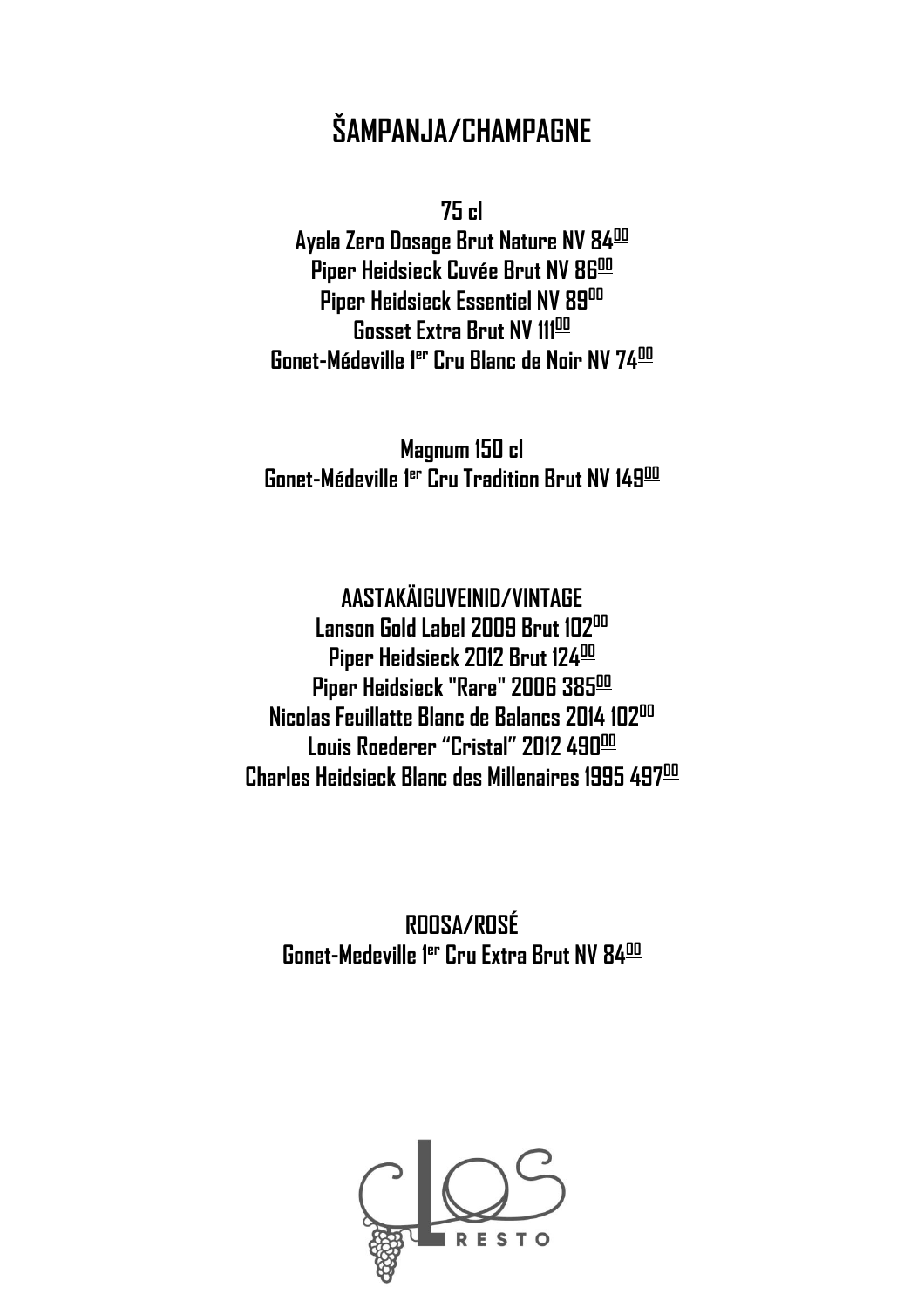## **VALGE VEIN / WHITE WINE**

#### **Prantsusmaa/France**

**Chablis Grand Cru "Les Clos" 2008 Domaine Long-Depaquit, Albert Bichot, Bourgogne, Prantsusmaa/France 95<sup>00</sup> Chablis 1er Cru "Vaucopins" 2018 Jean Bouchard, Bourgogne, Prantsusmaa/France 89<sup>00</sup> Chablis 2018 Herve Azo, Bourgogne 58 00 Montagny 1 er Cru 2016 Jean Bouchard, Cote Challonaise, Bourgogne 67 00 Pouilly Fume "Arret-Buffatte" 2019 Domaine Tinel-Blondelet, Loire 56 00 Sancerre 2020 Henri Bourgeois, Loire 69<sup>00</sup> Sauvignon Blanc 2020 Nos Racines, Bordeaux 36 00 Gentil 2019 Hugel et Fils, Alsace 49<sup>00</sup> Riesling Grand Cru 2017 Goldert, Pfaffenheim, Alsace 12% 56 00 Hermitage Chante-Alouette 2017 M. Chapoutier, Rhòne 106<sup>00</sup> Luberon Blanc La Ciboise 2019 M. Chapoutier, Rhòne 39 00**

#### **Itaalia/Italy**

**Roero Arneis 2016 Azienda Vinicola Palladino, Piedmont 39 00 Passimento Bianco "Romeo & Juliet" 2019Pasqua, Valpolicella, Veneto 45<sup>00</sup> Ribolla Gialla 2020 Giuseppe Luigi, Reguta, Friuli-Venezia Giulia 36 00 Campodora Albana Secco 2018Azienda Agricola Poderi dal Nespoli, Romagna, Rubicone 39<sup>00</sup> Greco di Tufo "Single Vineyard" 2018 Cutizzi, Campania 74<sup>00</sup> Lugana di Sirmione "Vigna Bragagna" 2020 Avanzi, Lugana 37<sup>00</sup> Pinot Grigio Organic 2020 Barone Montalto, Sitsiilia/Sicily 35 00 Grillo Bio 2018 Molino A Vento, Sitsiilia/Sicily 39 00** 

> **Saksamaa/Germany Riesling Feinherb 2019 Dr. H. Thanisch, Mosel 10,5% 42<sup>00</sup>**

**Hispaania/Spain Godello 2019 Emilio Moro El Zarzal, El Bierzo 49 00 Verdejo 2020 El Coto, Rioja 38 00 Albariño Verde 2020 Granbazan, Rias Baixas 42 00**

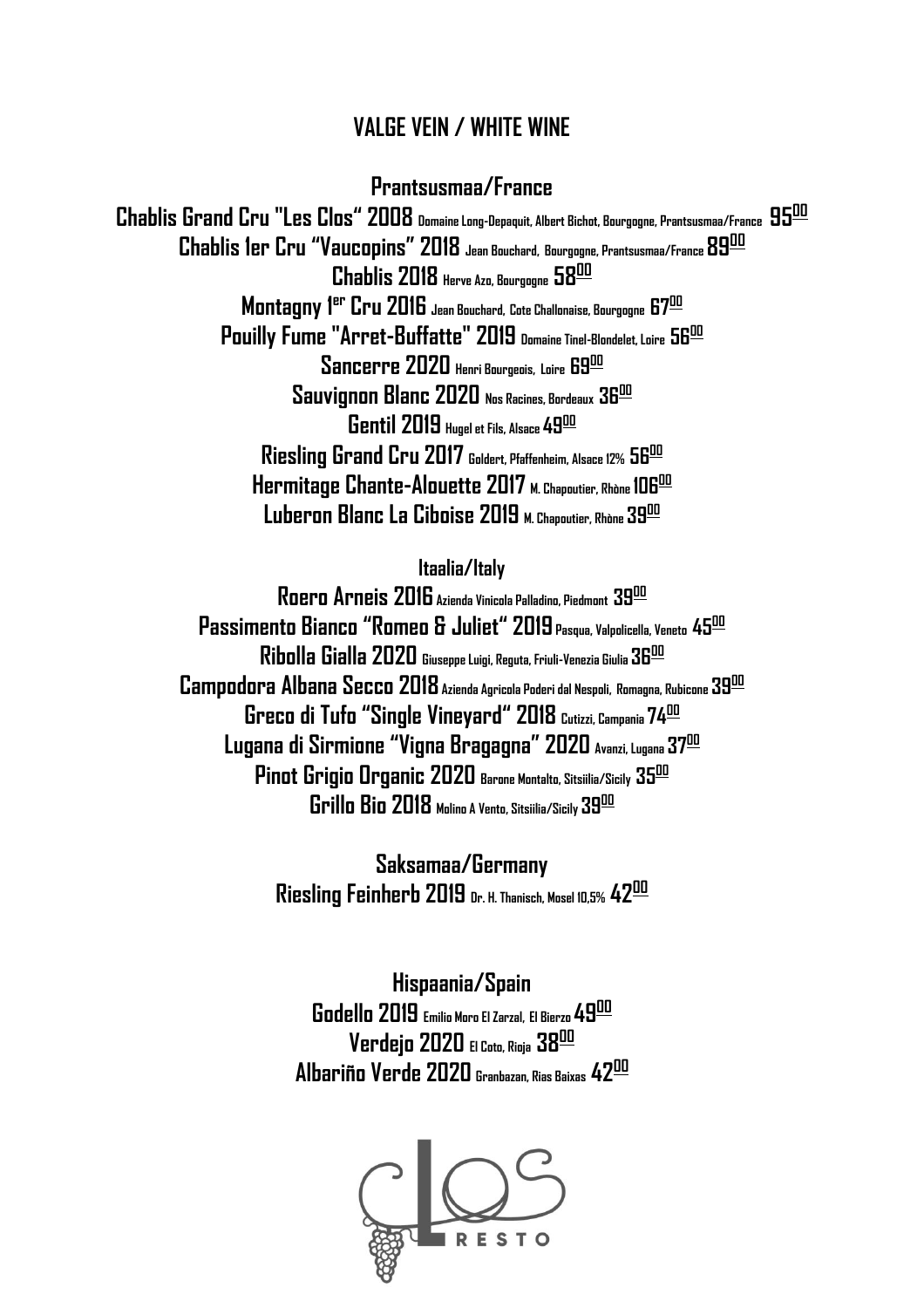**Uus-Meremaa / New Zealand Sauvignon Blanc Sileni 2021 Marlborough 39<sup>00</sup>**

**Luksemburg/Luxembourg Auxerrois Grand Premer Cru 2019 Domaine Desom, Remich 37<sup>00</sup> Pinot Gris Hopertsbour 2015 Domaine Desom, Remich 39<sup>00</sup>**

**Lõuna-Aafrika / South-Africa Chenin Blanc "The Anchorman" 2018 Nederburg, Paarl 54<sup>00</sup> Viognier 2016 Alvi's Drift, Worcester 39 00**

**Austria Roter Veltliner 2016 Leth, Wagram 39<sup>00</sup> Riesling Terrassen Sonnleiten 2016 Weingut R&A Pfaffl, Niederösterreich 79 00**

> **Portugal Vinho Verde 2020 Aveleda, Rios Minho 30<sup>00</sup> Alvarinho "Pluma" Reserva Casa de Vila Verde, Lisboa 49 00**

> > **Iisrael/Israel Chardonnay 2018 Yarden, Golan Heights 49<sup>00</sup>**

**Rumeenia/Romania Chardonnay "Estate Selection" 2018 Paparuda, Banat 28 00**

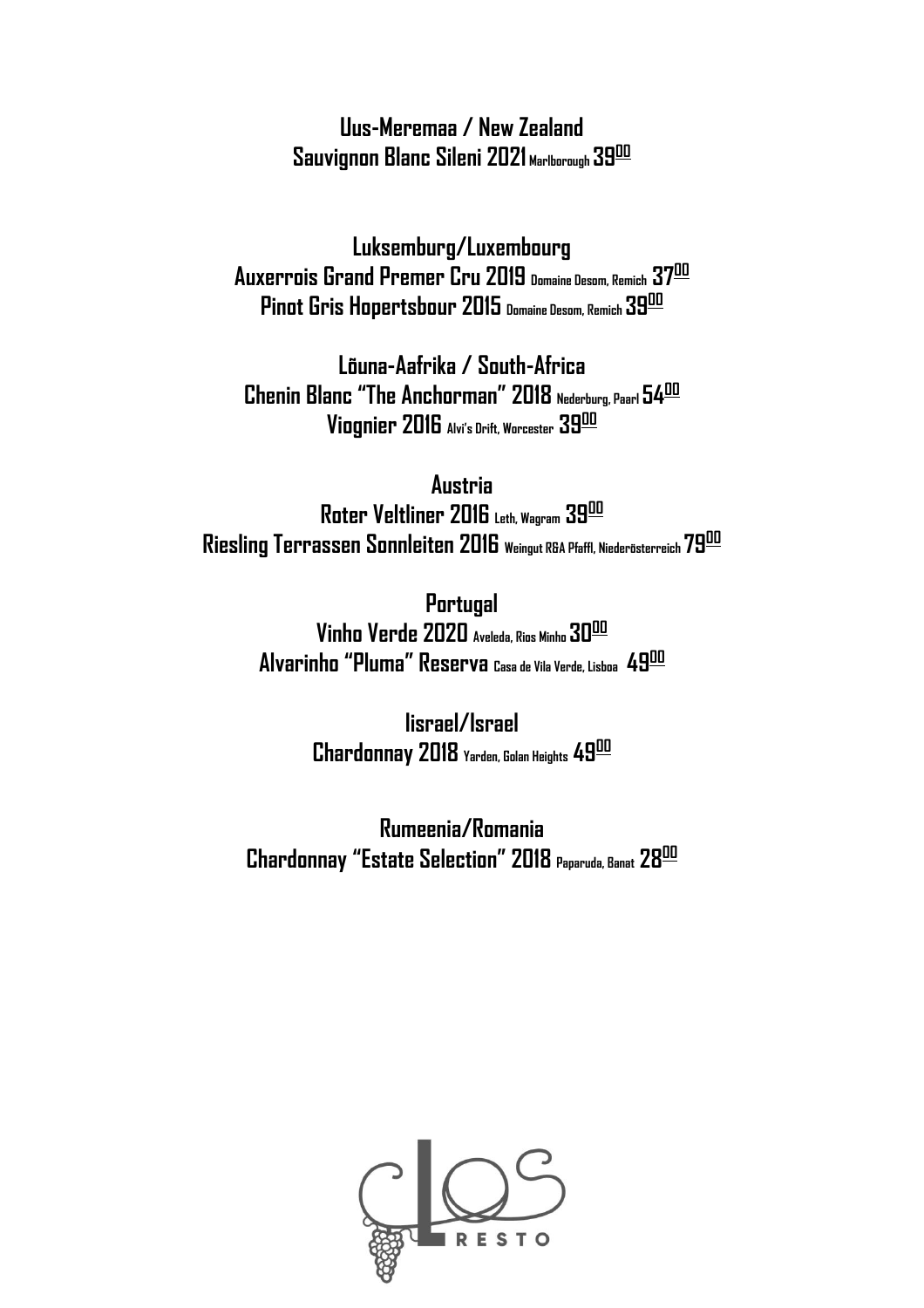# **ROOSA VEIN / ROSÉ WINE Tavel Beaurevoir 2018 M. Chapoutier, Rhòne 45<sup>00</sup> Marius Rosé 2020 M. Chapoutier, Languedoc-Roussilion 36 00 Château de l'Aumérade Cuvee Marie Christine Cru Classe 2019 Cotes de Provence 43<sup>00</sup>**

# **PUNANE VEIN / RED WINE Prantsusmaa/France**

**Gevrey Chambertin 2011 Louis Latour, Bourgogne 105<sup>00</sup> Pinot Noir 2018 Chateau de Dracy, Bourgogne 49<sup>00</sup> Château Couvent des Jacobins Grand Gru Classe 2010 Saint-Emilion, Bordeaux 109<sup>00</sup> Château La Fleur Grand Cru 2009 Cravignac, St.Emilion 78<sup>00</sup> Château Dasvin Bel Air 2012 Haut-Medoc, Bordeaux 72<sup>00</sup> Château la Bridane 2011 Saint-Julien, Grand Vin de Bordeaux 89<sup>00</sup> Côtes du Rhône Belleruche 2019 M. Chapoutier, Rhone 49<sup>00</sup> Château Pibarnon Le Rouge 2009 Bandol92<sup>00</sup> Château Vignelaure 2012 Coteaux d'Aix-en-Provence 86 00 Merlot 2018 Nos Racines, Bordeaux 34 00 Magnum 150 cl Côtes du Rhône Belleruche 2017 M. Chapoutier, Rhone 99 00**

> **Itaalia/Italy 37,5 cl/Half-bottle Amarone 2015 Tommasi, Veneto 49<sup>00</sup> Brunello di Montalcino 2014 Banfi, Toscana 47<sup>00</sup>**

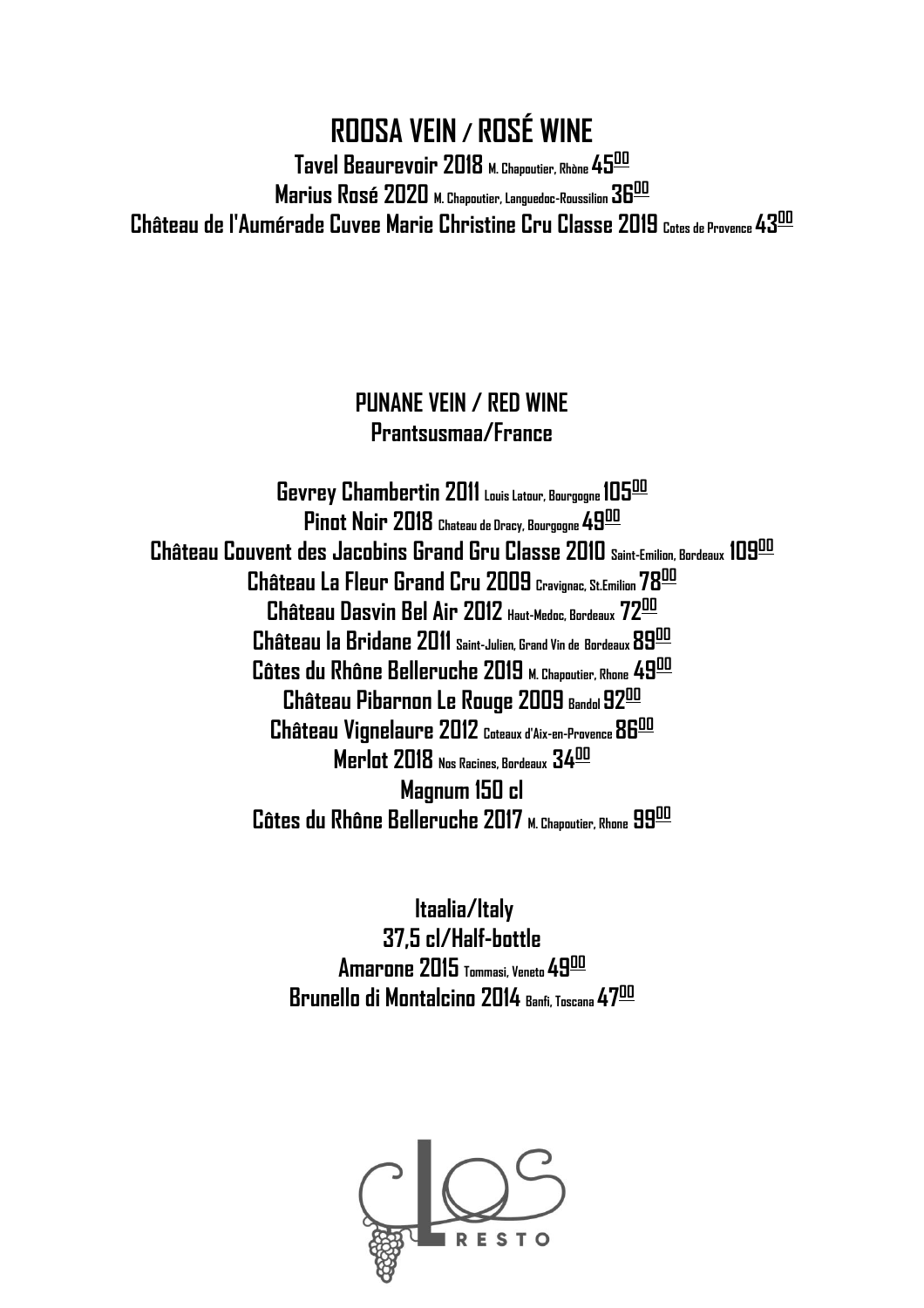#### **75 cl/Bottle**

**Barolo 2015 Ricossa, Piedmont 79 00 Amarone Della Valpolicella Classico Riserva 2006 IL Velluto, Veneto 93<sup>00</sup> Amarone Della Valpolicella 2016 Sopra Sasso, Veneto 76<sup>00</sup> Valpolicella Ripasso Superiore 2016 Ville di Antane, Veneto 51<sup>00</sup> Cabernet Sauvignon "Cognac Cask" 2016 Pasqua, Veneto 69<sup>00</sup> Masi Osar 2012 Oseleta 100%, Veneto 89 00 Merlot Drago Rosso 2018 Paladin, Veneto 38 00 Fresco Di Masi 2020 Paladin, Veneto 37<sup>00</sup> Altropasso 2018 Reguta Friuli-Venezia Giulia 41<sup>00</sup>**

#### **Itaalia/Italy**

**Brunello di Montalcino 2016 Pian delle Vigne, Antinori, Toscana 99<sup>00</sup> Guadalmare Maremma 2018 Castellani CSPA, Maremma, Toscana 43<sup>00</sup> Lagone Aia Vecchia 2017 Toscana 44<sup>00</sup> Tenuta Guado al Tasso Il Bruciato 2020 Marchesi Antinori, Bolgheri, Toscana 79<sup>00</sup> Primitivo "Chocolate Tube" 2019 Mare Magnum, Puglia 42 00 Nero d´Avola 2019 Molino A Vento, Gibellina, Sitsiilia/ Sicily 36 00 Fumu Rosso Terre Siciliane Vulcanico 2019 Sitsiilia/ Sicily 39 00**

> **Hispaania/Spain Coto de Imaz Gran Reserva 2014 El Coto, Rioja 79<sup>00</sup> Ramón Bilbao "Edicion Limidada" 2017Rioja 46 00 Condado de Oriza Reserva 2016 Ribera del Duero 74<sup>00</sup> La Horra Corimbo 2015 Ribera del Duero 89 00**

> > **Magnum 150 cl Museum Real Reserva 2016 Cigales 99 00**

**Tšiili/Chile Carmenere "Las Mulas"Organic 2019 Torres, Central Valley 43<sup>00</sup> Syrah "1865" Single Vineyard Viña San Pedro S.A, Cachapoal 69<sup>00</sup>**

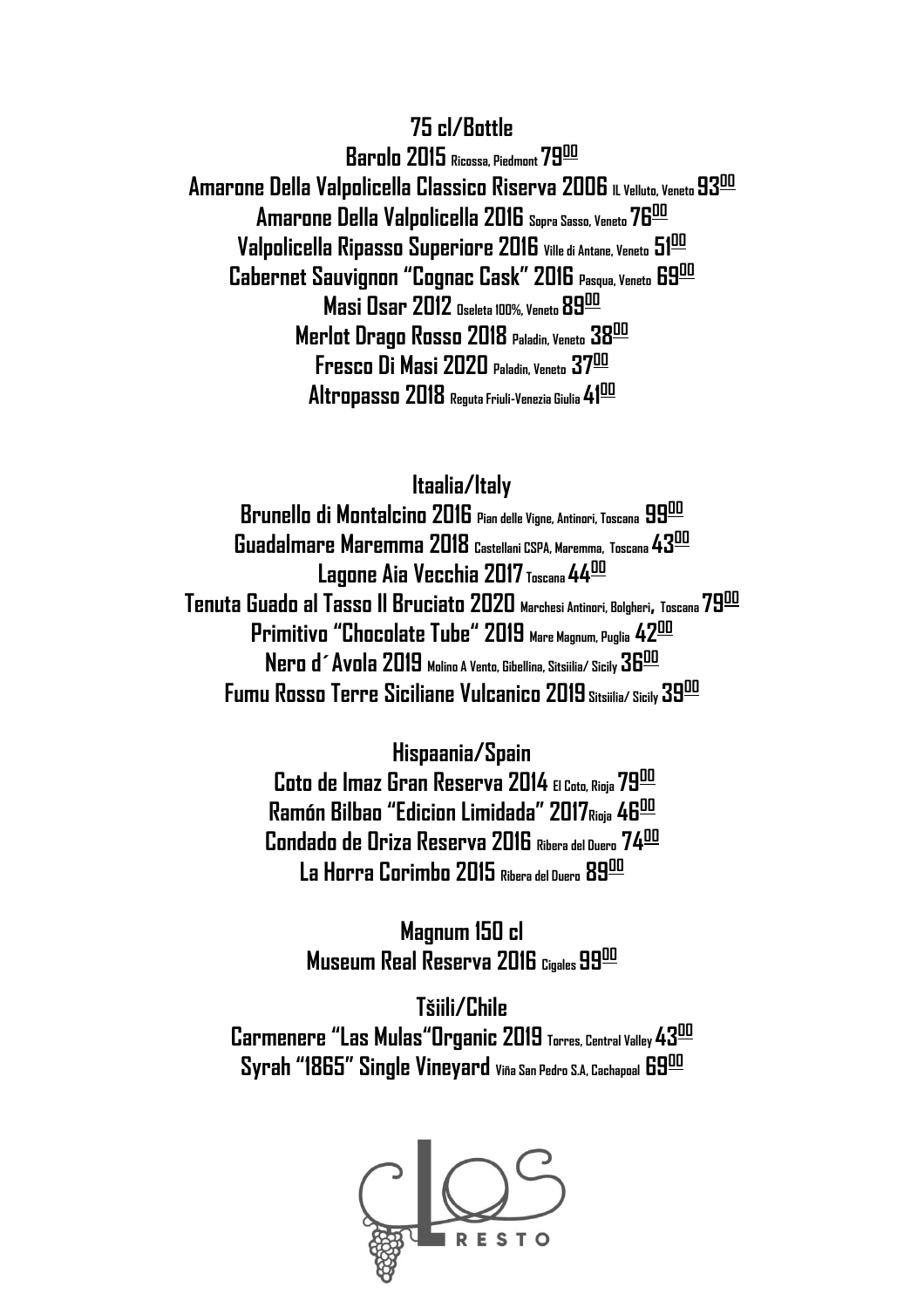**Ameerika Ühendriigid / USA Zinfandel Reserve 2018 Backwoods, California 49<sup>00</sup>**

**Gruusia/Georgia Mukuzani Vaziani Marani, Kakheti Valley 41<sup>00</sup> Saperavi Glekhuri Kisiskhevi Qvevri 2017 Teliani Valley JSC, Kakheti 49 00**

> **Lõuna-Aafrika / South-Africa Pinotage 2018 Alvis Drift, Worcester 34<sup>00</sup>**

**Argentiina/Argentina Malbec 2018 Pascual Toso, Barrancas, Maipú District, Mendoza 44<sup>00</sup>**

**Iisrael/Israel Cabernet Sauvignon 2017 Gamla, Golan Heights 58 00**

**Rumeenia/Romania Pinot Noir "Selection" 2019 Paparuda, Banat 26 00**

**Veinide aastaarvud võivad jooksvalt muutuda, palun küsi vajadusel täiendavat infot teenindajatelt! Wine vintages can change, please ask our waiters more information!**

**MAGUSAD & KANGED / SWEET & STRONG 6 cl Sauternes Château Les Justices 2015 Bordeaux, Prantsusmaa/France 8 50 Pineau Des Charentes Rose Francois Voyer, Prantsusmaa/France 7 50 Taylor's Late Bottled Vintage Quinta and Vineyard Bottlerss, Douro Superior, Portugal 7 00 20 YO Tawny Port Maynard's, Portugal 11<sup>50</sup> Sherry Leonor Palo Cortado 12 Years Gonzalez Byass, Jerez, Hispaania/Spain 7 50 37.5cl Taylor's Quinta de Vargellas Vintage 1996 Quinta and Vineyard Bottlers, Douro Superior, Portugal 67<sup>00</sup>**

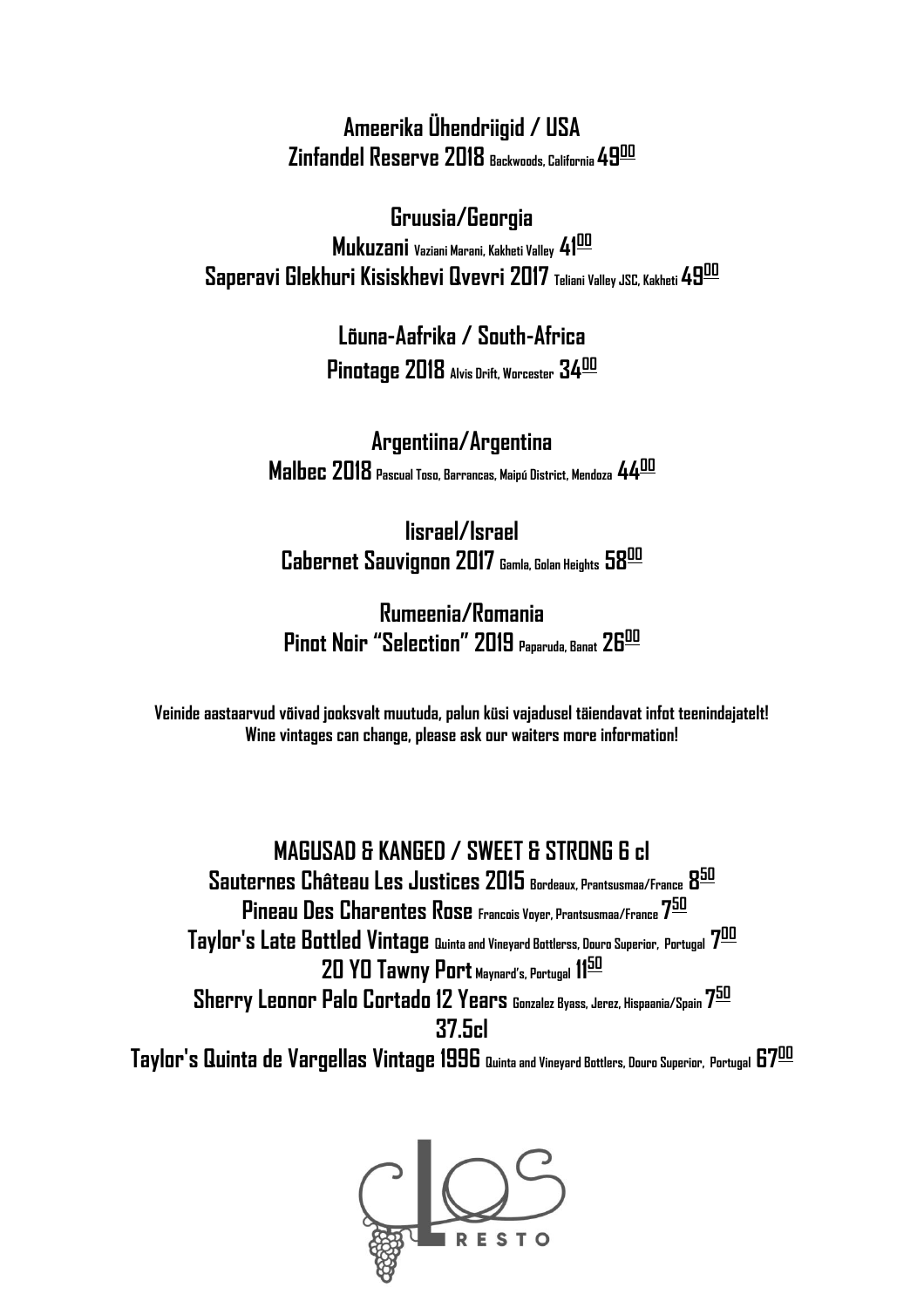#### **KONJAK/COGNAC**

**A.E. Dor X.O Grande/ Petite Champagne 4 cl 13<sup>00</sup> De Luze XO Cognac 4 cl 12<sup>00</sup> Frapin VSOP Grande Champagne 4 cl 8 50 De Luze VSOP Cognac 4 cl 8 00 Pierre Ferrand Cognac 10th Generation Cognac 4 cl 11<sup>50</sup> Prince Hubert De Polignac VS Cognac 4 cl 7 50**

**BRÄNDI/BRANDY Torres 10 YO Gran Reserva Catalynia, Hispaania/Spain 4 cl 5 50**

> **KALVADOS/CALVADOS Lecompte 5 YO Normandy 4 cl 8 50**

**Coquerel 4YO Bourbon Barrel Normandy 4 cl 7 50 Chateau Du Breuil Millesime 1998 Pays d'Auge, Normandy 4 cl 11<sup>50</sup>**

**GRAPPA**

**Grappa del Castello Banfi, Toscana 4 cl 9 50 Due Barili Grappa Barrique French Oak & Sherry PX Jacopo Poli, Veneto 4cl 11<sup>50</sup>**

> **PISCO Pisco El Gobernador Miguel Torres 4 cl 7 50**

#### **RUMM/RUM**

**Plantation Silver Artisanal Maison Ferrand, Barbados 4 cl 5 50 Plantation Dark Double Aged Maison Ferrand, Barbados 4 cl 5 50 Plantation Extra Old Rum Maison Ferrand, Barbados 4 cl 9 50 Zacapa 23Y Solera Gran Reserva Guatemala 4 cl 11<sup>50</sup> Ron Abuelo Anejo 12 anos Gran Reserva Panama 4 cl 8 50 Mount Gay XO Panama 4 cl 9 00**

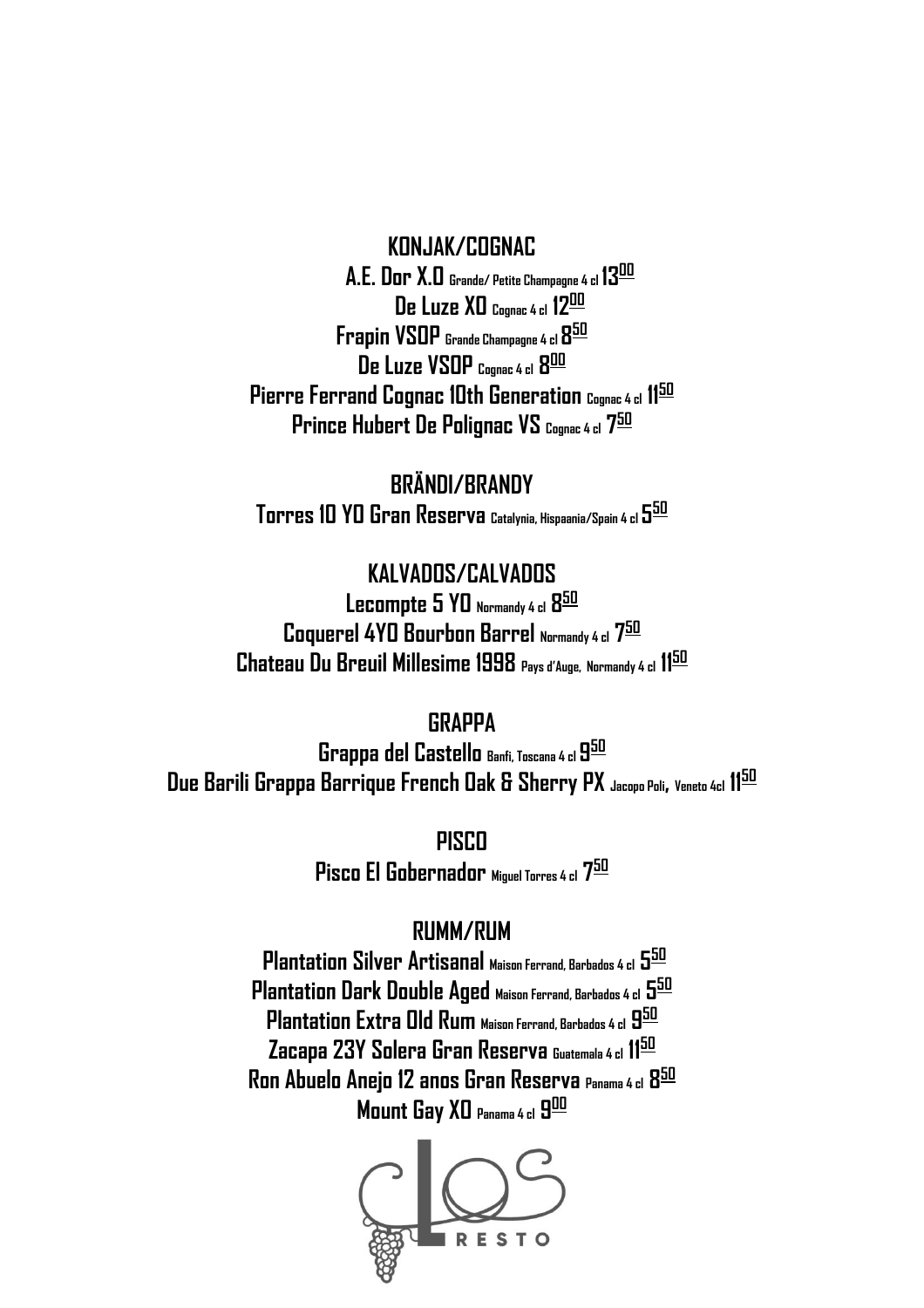**VISKI/WHISKEY Iiri/Irish Teeling Small Batch Dublin 4 cl 7 50 USA Elijah Craig Small Batch Bourbon Kentucky 4 cl 9 50 Yellow Rose Bourbon Texas 4 cl 8 50 Bulleit 95 Rye Kentucky 4 cl 8 50 Šoti/Scotland Ardberg 10 YO Islay 4cl 10<sup>50</sup> Glen Garioch 12 YO Hand Crafted Single Malt Highland 4 cl 9 50 Arran Single Malt "Sherry Cask Finish" 55,8% Lochranza, Isle/Arran 4cl 11 50**

# **DŽINN/GIN**

**Clos Infuison Eesti/Estonia 4 cl8 50 Metsis Craft "Blue Edition"Eesti/Estonia 4 cl 8 50 Nordic Eesti/Estonia 4 cl 6 50 Martin Miller's Suurbritannia / Great Britain 4 cl 8 50 Normindia Apple Prantsusmaa/France 4 cl 8 50 Elderflower Wenneker, Holland/Dutch 4 cl 8 50**

## **VIIN/VODKA**

**Russian Ice Beluga Group Venemaa/Russian 4 cl 5 00 Russian Standard Venemaa/Russia 4 cl 5 50 Danzka Taani/Denmark 4 cl 5 50 Sausage Tree Iiri/Irish4 cl 7 00**

# **TEKIILA/TEQUILA**

**Lunazul Reposado Mehhiko/Mexico 4 cl 6 50 Don Julio Añejo Mehhiko/Mexico 4 cl 8 50**

**VERMUT/VERMOUTH Blanco/Rosso Extra Seco Gonzalez Byass, Jerez, Hispaania/Spain 6 cl 5 90**

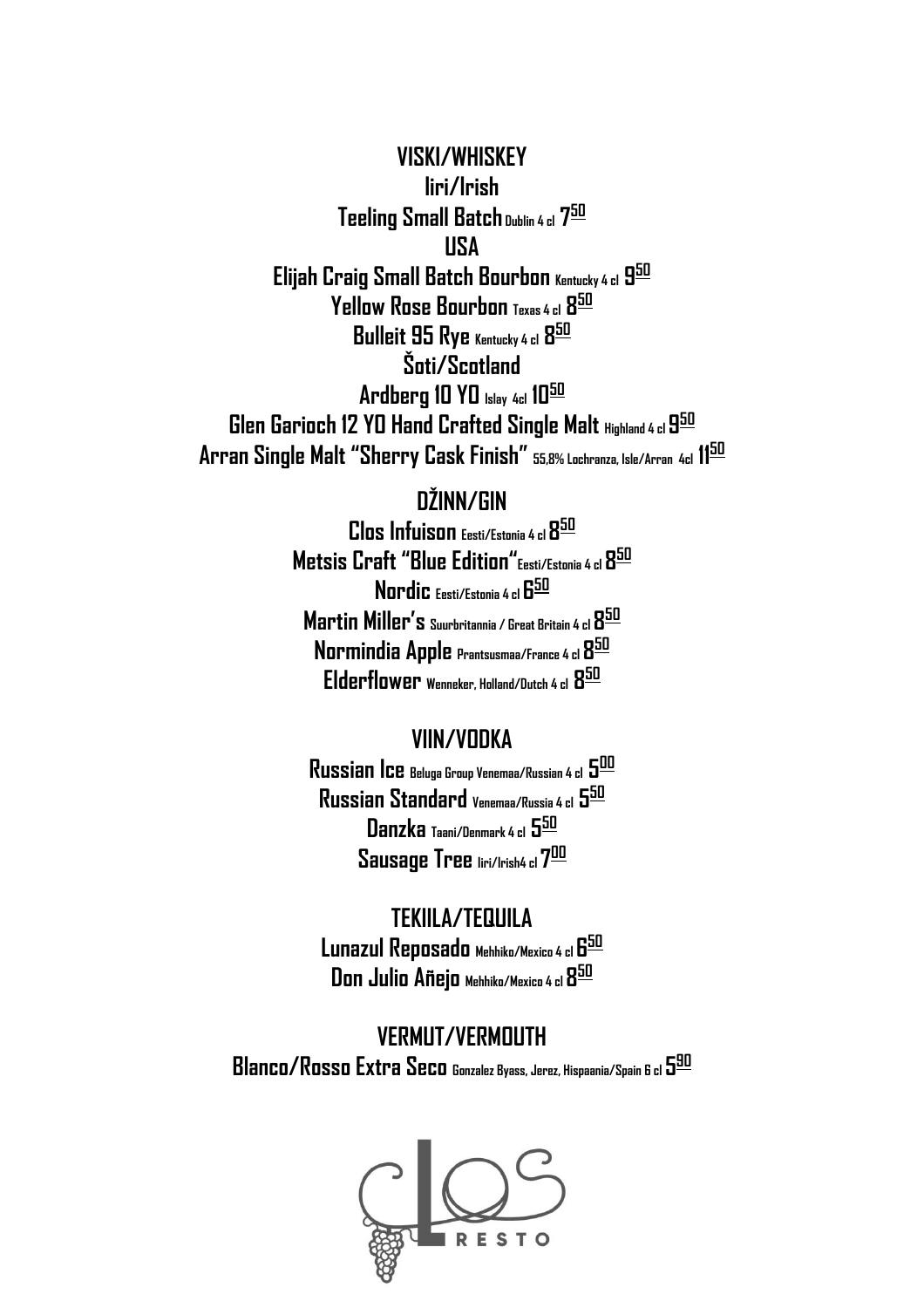# **LIKÖÖR/ LIQUEUR**

**Vana Tallinn Eesti/Estonia 4 cl 4 50 Clos Limo Craft Eesti/Estonia 4 cl 6 00 Jägermeister Saksamaa/Germany 4 cl 4 50 Licor 43 Cuarenta Tres, Hispaania/Spain 4 cl 4 00 Cointreau Prantsusmaa/France 4 cl 4 00 Crème de cassis Domaine Trenel, Prantsusmaa/France 4 cl 4 00 Amarula Cream Lõuna-Aafrika / South-Africa 4 cl 5 00**

## **SIIDER/CIDER**

**75 cl**

**Bouche De Normandie La Brique Brut Prantsusmaa/France 16 90 MULL° Õunasiider Maasikaga/ Strawberry Cider Eesti/ Estonia 5.5% 33 cl 6 50**

# **ÕLU/BEER**

#### **Eesti/Estonia**

**Frida Tropical Craft Wit Beer Hopster Brewery pruulikoda / Hopster Brewery 5,2% 33 cl 7 50 Mosaiik IPA Pühaste pruulikoda / Pühaste Brewery 6,9% 33 cl 7 50**  $\bold{\check{S}}$ aht—Matt Belgian Golden Strong Ale Purtse 8,7% 33 cl 6<sup>90</sup> **Siidisuka Sweet Stout Purtse 33cl 6.3% 6 90**

> **Saksamaa/Germany Erdinger Weissbier alkoholivaba/non-alcoholic 0,5% 33 cl 5 50**

**Tšehhi/Czech Budweiser Budwar Original Lager 5% 50 cl 5 90**

**Šotimaa/Scotland Belhaven Craf Pilsner 5,2% 33 cl 6 50 Belhaven Scottish Oat Stout 7,0% 33 cl 5 50**

**Belgia/Belgium Stella Artois Pale Lager 5,2% 33 cl / 50 cl 4 50/550**